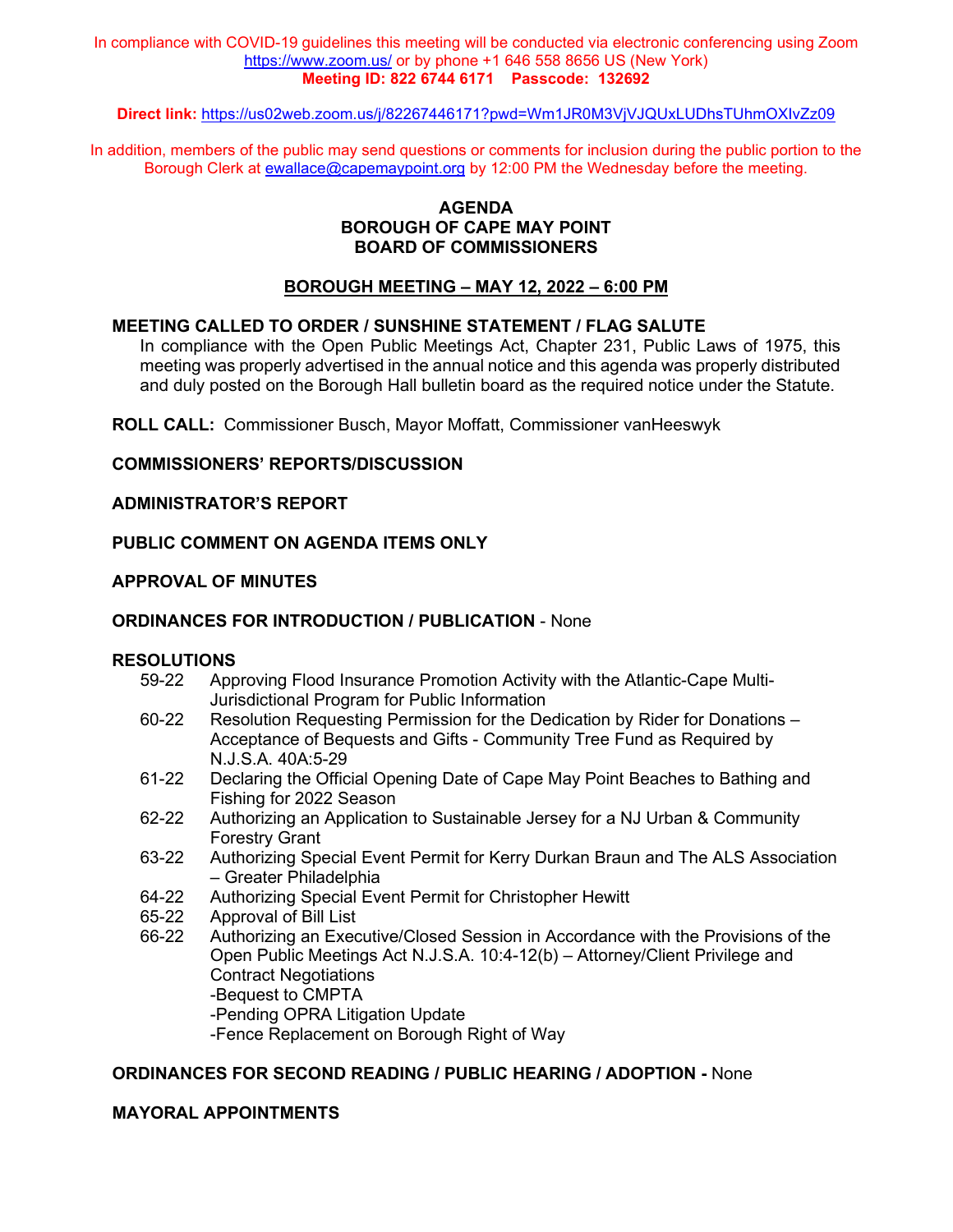### **Planning Board**

Joseph Remy - Class IV – 4-year term expiring 4/8/2026 Ellen Pfendner – Class IV – 4-year term expiring 4/8/2026 Jeffrey Sowers – Class IV – 4-year term expiring 4/8/2026 William Wallace – Alternate #1 - 2-year term expiring 4/8/2024

### **PUBLIC PORTION**

### **ADJOURNMENT**

The Board of Commissioners welcomes the participation of interested parties during the public portions of its meetings. For the Board to conduct the business of the Borough in the most productive and open manner possible, questions and comments may be limited to four (4) minutes per person. In addition, each person may only speak once per meeting on a single topic. If you wish to address the Board, please raise your hand and the moderator will try to accommodate everyone in the order in which they are recognized.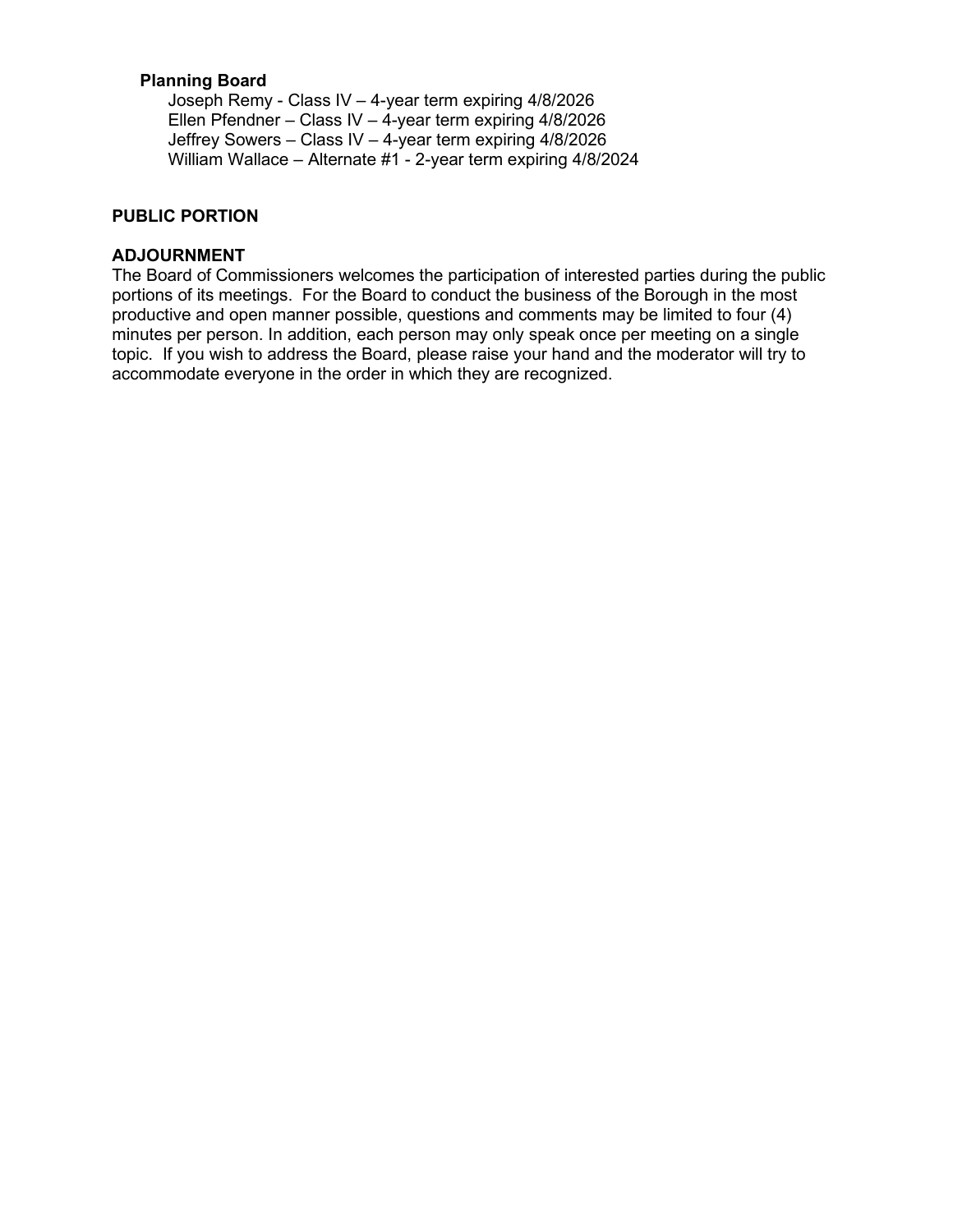### **BOROUGH OF CAPE MAY POINT CAPE MAY COUNTY STATE OF NEW JERSEY**

### **RESOLUTION 59-22**

### **APPROVING FLOOD INSURANCE PROMOTION ACTIVITY WITH THE ATLANTIC-CAPE MULTI-JURISDICTIONAL PROGRAM FOR PUBLIC INFORMATION**

**WHEREAS,** as an active participant in FEMA's Community Rating System (CRS) program, the Borough of Cape May Point has determined that it is necessary to participate in the New Jersey Coastal Coalition's Atlantic-Cape Multi-Jurisdictional Public Information (MJPPI), consisting of municipal officials and community stakeholders, to assist in evaluating existing public information disseminated by the Borough, other Municipalities and regional stakeholders regarding floodplain management, and to develop new public information needs; and

**WHEREAS**, the MJPPI coordinates all of the flood-related public information in the community and the surrounding areas, both public and private; and

**WHEREAS,** the MJPPI was expanded to include the Flood Insurance Promotion CRS activity in 2020 and needs to be updated based on FEMA's 2021 update; and

**WHEREAS,** the Borough of Cape May Point will distribute a letter from the governing body to the residents in the Special Flood Hazard Zone which will include an Insurance Brochure, participate in a community outreach meeting to help promote flood insurance, distribute an Insurance Brochure with all construction permits in the Special Flood Hazard Zone and work with our Insurance Stakeholders to provide technical assistance to our residents; and

**NOW, THEREFORE, BE IT RESOLVED** by the Board of Commissioners of the Borough of Cape May Point, in the County of Cape May and State of New Jersey, as follows:

- 1. The allegations of the preamble are incorporated herein by this reference.
- 2. The Borough hereby formally supports participation in the Flood Insurance Promotion CRS activity as proposed by the updated MJPPI.
- 3. All Borough officials, officers and employees are empowered to take such action as may be necessary or advisable in order to carry out the intent and purpose of this Resolution.

|            | <b>MOTION</b> | SECOND | <b>YES</b> | NO. | ABSTAIN | ABSENT |
|------------|---------------|--------|------------|-----|---------|--------|
| Mullock    |               |        |            |     |         |        |
| vanHeeswyk |               |        |            |     |         |        |
| Moffatt    |               |        |            |     |         |        |

### **Certification**

I hereby certify that the foregoing is a true copy of a Resolution duly passed and adopted by a majority of full membership of the Board of Commissioners of the Borough of Cape May Point, County of Cape May, New Jersey, at a meeting held on March 12, 2022.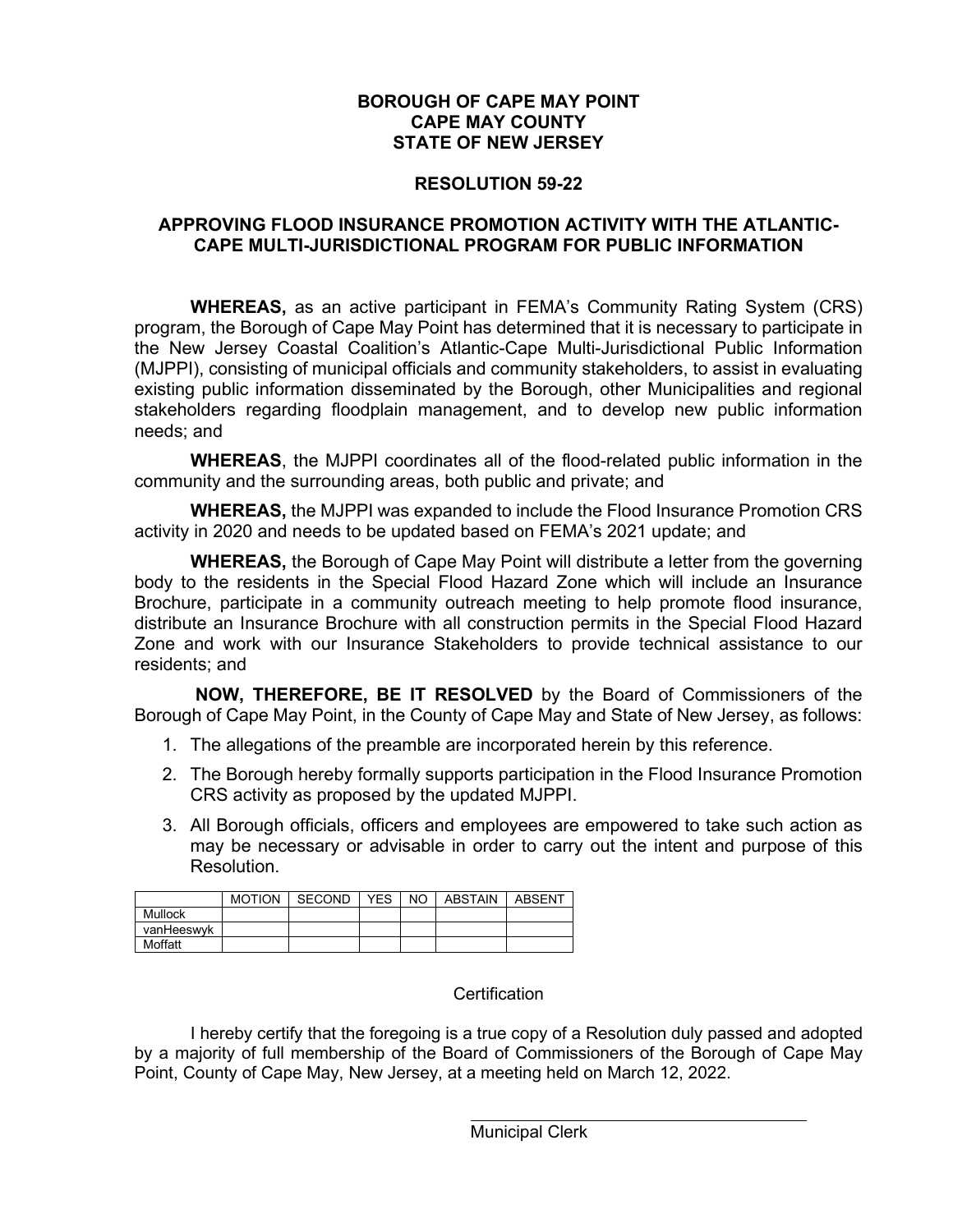### **RESOLUTION 60-22**

### **RESOLUTION REQUESTING PERMISSION FOR THE DEDICATION BY RIDER FOR DONATIONS – ACCEPTANCE OF BEQUESTS AND GIFTS - COMMUNITY TREE FUND AS REQUIRED BY N.J.S.A. 40A:5-29**

**WHEREAS**, permission is required of the Director of the Division of Local Government Services for approval as a dedication by rider of revenues received by a municipality when the revenue is not subject to reasonably accurate estimates in advance; and

**WHEREAS,** N.J.S.A. 40A:5-29 provides for receipt of donations – bequests, legacies, and gifts - by the municipality to provide for the operating costs to administer this act, provided they indicate the specific use of the funds; and

**WHEREAS,** N.J.S.A. 40A:4-39 provides the dedicated revenues anticipated from Donations – Acceptance of Bequests and Gifts - Community Tree Fund are hereby anticipated as revenue and are hereby appropriated for the purpose to which said revenue is dedicated by statute or other legal requirement.

**NOW THEREFORE BE IT RESOLVED**, by the Board of Commissioners of the Borough of Cape May Point, County of Cape May, State of New Jersey as follows:

- 1. The Governing Body does hereby request permission of the Director of the Division of Local Government Services to pay expenditures of the Donations – Acceptance of Bequests and Gifts - Community Tree Fund.
- 2. The Clerk of the Borough of Cape May Point, County of Cape May is hereby directed to forward two certified copies of this Resolution to the director of The Division of Local Government Services.

|              |  |  | MOTION SECOND YES I NO LABSTAIN LABSENT |  |
|--------------|--|--|-----------------------------------------|--|
| <b>Busch</b> |  |  |                                         |  |
| Moffatt      |  |  |                                         |  |
| vanHeeswyk   |  |  |                                         |  |

I hereby certify that the foregoing is a true copy of a Resolution duly passed and adopted by a majority of full membership of the Board of Commissioners of the Borough of Cape May Point, County of Cape May, New Jersey, at a meeting held on May 12, 2022.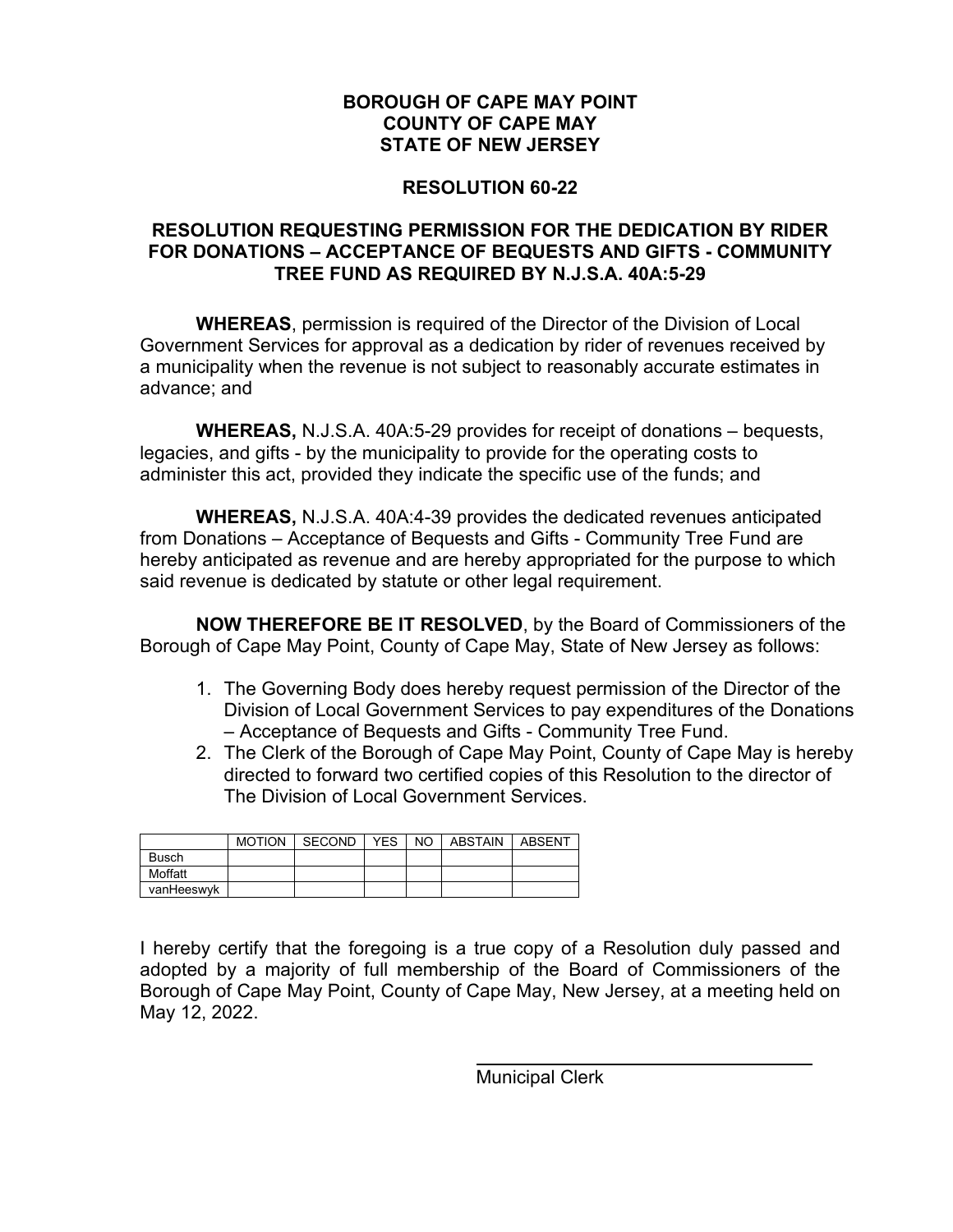### **RESOLUTION NO. 61-22**

### **DECLARING THE OFFICIAL OPENING DATE OF CAPE MAY POINT BEACHES TO BATHING AND FISHING FOR 2022 SEASON**

**WHEREAS**, Section 58-11B of the annotated code of the Borough of Cape May Point requires that the commissioners declare by resolution which beaches are open or closed to swimming, fishing and kayaking, and

**NOW, THEREFORE, BE IT RESOLVED** by the Board of Commissioners of the Borough of Cape May Point as follows:

- 1. The beaches shall open on Saturday, June 18, 2022.
- 2. Bathing/swimming is allowed on protected beaches and within the designated areas only between the hours of 10 A.M. and 5 P.M. daily.
- 3. A Protected Beach is defined as one with a Lifeguard stand on the beach occupied by a Borough of Cape May Point certified lifeguard. The Coral Avenue beach will be protected based on the availability of beach patrol staff. **No swimming shall be permitted on unprotected beaches. The Beach Patrol will endeavor to open as many beaches as possible contingent upon the availability of beach patrol staff and the conditions of specific beaches that compromise public safety**
- 4. All beaches are subject to closure at any time during the summer months at the discretion of the Beach Patrol Chief or his designee.
- 5. The beaches at Whilldin, Lighthouse and Alexander Avenues are designated as UNPROTECTED and swimming is prohibited at all times. Whilldin will be an unprotected beach due to the short distance to the beach-saver reef. The beach may be occupied; however, no swimming will be allowed at any time. Coral Avenue may be determined unsafe for similar reasons. The Alexander Avenue beach has been declared unsafe for swimming due to unseen, underwater hazards.
- 6. Additionally, Alexander is designated as a Precautionary Zone by the U.S Department of Fish and Wildlife and the New Jersey Department of Fish and Wildlife. The beach may be occupied; however, no swimming and other restrictions will be enforced as deemed necessary.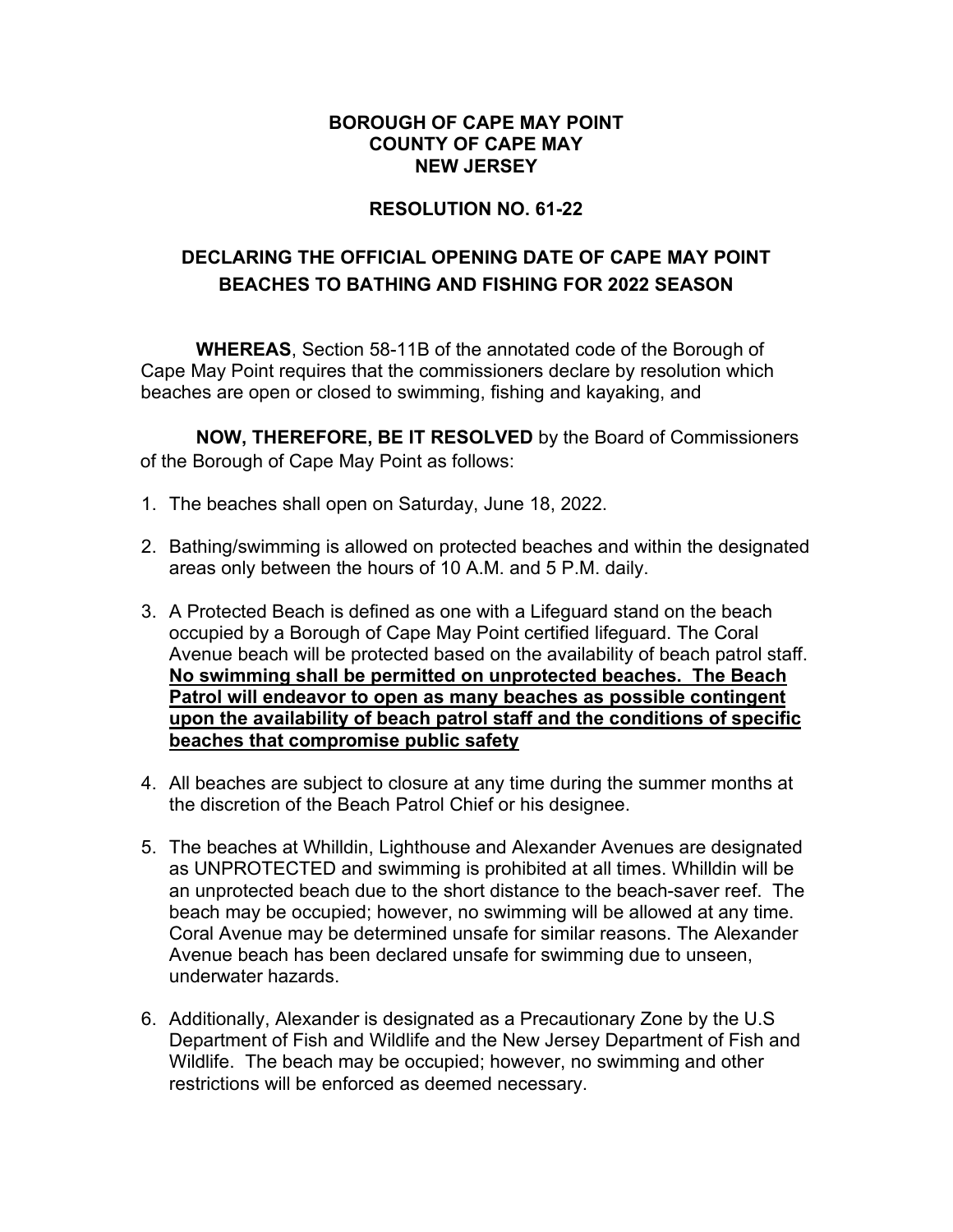- 7. Launching of Kayak's is permitted from the Alexander Avenue beach. Beach tags are required.
- 8. Fishing from the beach is allowed in all non-bathing areas during regular operating hours from 10 A.M. to 5 P.M. Beach tags are required.
- 9. All activities described above require beach tags. No person 12 years or older shall bathe at or otherwise use the beaches set forth and in Section 58- 7B without having first acquired and then having in his/her possession a proper and effective badge.
- 10.All or part of the activities may be closed due to no-population or weather, especially lightning, and/or high or dangerous waves, at the discretion of the Chief of the Beach Patrol or his designee. Rules determining the above activities are described in Section 58 of the Code Book and the Operating Manual for the Beach Patrol.
- 11.All off-duty working members of the beach patrol do not require beach tags as they are 'on-call' at tall times. On-call is defined as assisting emergency situations as needed on the lifeguards' days off.

|            | <b>MOTION</b> | SECOND | <b>YES</b> | NO. | ABSTAIN | ABSENT |
|------------|---------------|--------|------------|-----|---------|--------|
| Busch      |               |        |            |     |         |        |
| Moffatt    |               |        |            |     |         |        |
| vanHeeswyk |               |        |            |     |         |        |

### **Certification**

I hereby certify that the foregoing is a true copy of a Resolution duly passed and adopted by a majority of full membership of the Board of Commissioners of the Borough of Cape May Point, County of Cape May, New Jersey, at a meeting held on May 12, 2022.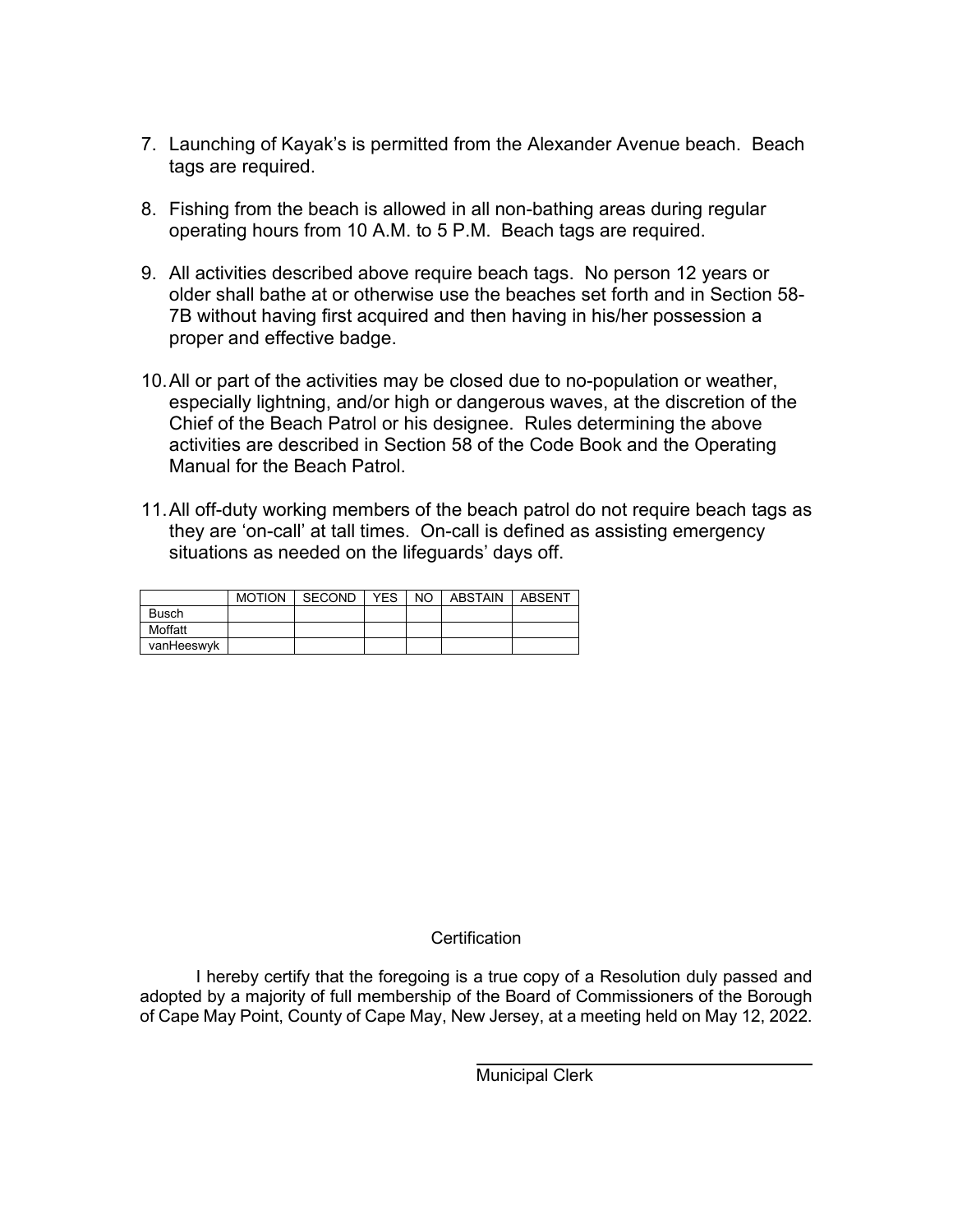### **RESOLUTION 62-22**

### **AUTHORIZING AN APPLICATION TO NEW JERSEY FORESTRY SERVICE FOR A NJ URBAN AND COMMUNITY FORESTRY GREEN COMMUNITIES GRANT**

**WHEREAS**, the State has established a New Jersey Shade Tree and Community Forestry program; has declared that shade trees and forests are a necessary and important part of community and urban environments; provides technical and financial assistance to county and municipal governments to care for and manage their shade trees; that properly planned and implemented local community forestry programs can provide the necessary basis for local governments to reduce or eliminate liability associated with local tree care programs; and provide grants to local governments for financial assistance in the development and implementation of a comprehensive community forestry plan; and

**WHEREAS**, the New Jersey Forest Service, through the New Jersey Urban and Community Forestry Program (NJUCF) works to encourage, promote, and support the local stewardship and effective management of trees and forest ecosystems in New Jersey's communities through technical and financial assistance; and

**WHEREAS**, as part of its mission, the NJUCF has an Urban and Community Forestry Green Communities Grant Program to provide funding to municipalities to assist in implementing local management plans for trees and forests through such projects as community tree and forest inventories, risk tree assessments, and tree planting, among others; and

**WHEREAS**, the Borough of Cape May Point community cherishes the public trees in public gardens, dedicated open space, dunes, and street rights-of-way; and

**WHEREAS**, the Cape May Point Environmental Commission has recommended the Board of Commissioners to consider applying to the NJUCF for a Green Communities Grant to hire a tree and forestry professional to assist the Borough in developing its first 5-year Community Forestry Management Plan; and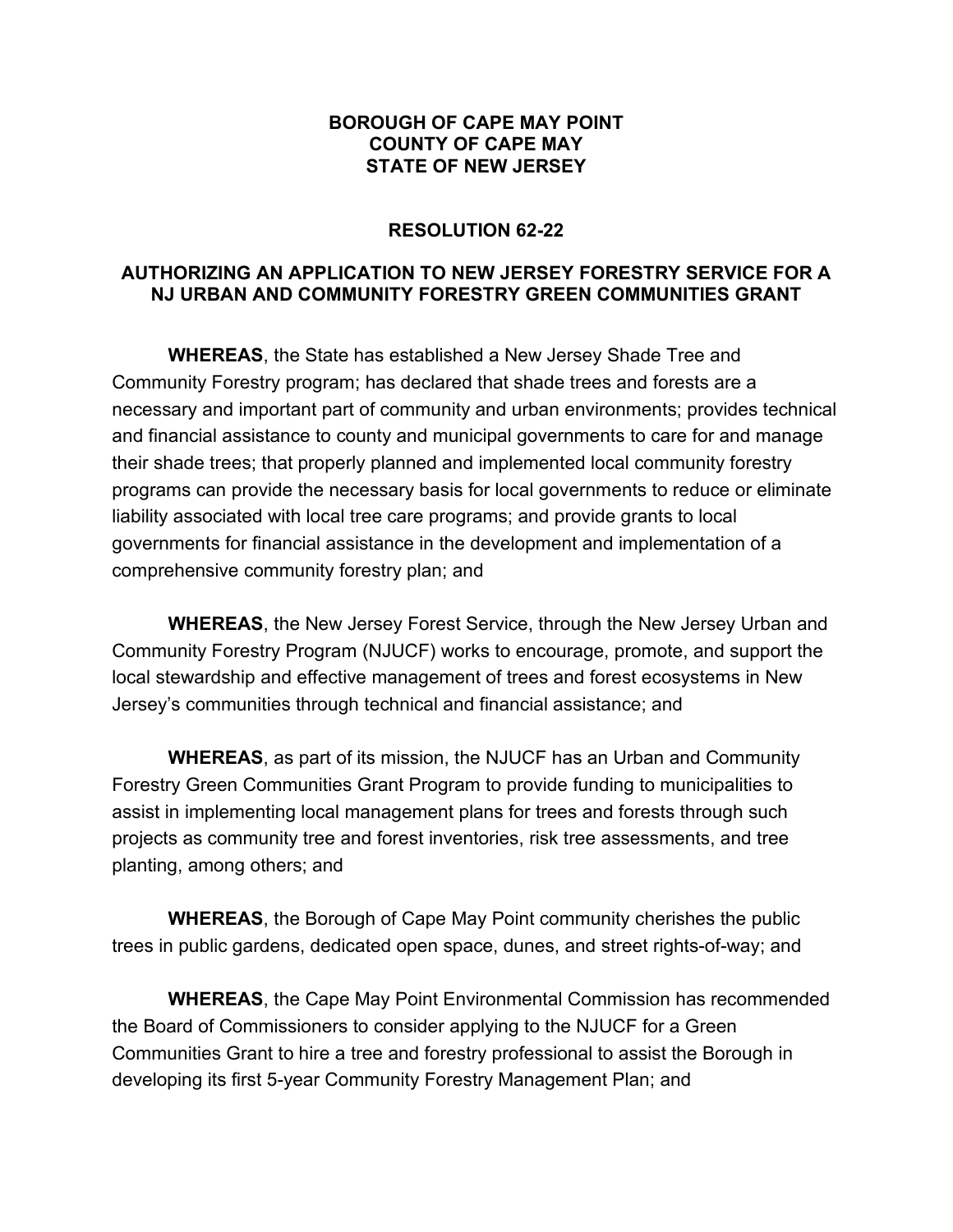**WHEREAS,** an approved Community Forestry Management Plan will guide the Borough to establish and maintain a healthy, safe and sustainable urban and community forest and is the first step in affording the Borough increased liability protection;

**NOW, THEREFORE, BE IT RESOLVED**, that the Board of Commissioners of the Borough of Cape May Point, County of Cape May, State of New Jersey, authorizes the submission of an application to the New Jersey Forestry Service for a NJ Urban and Community Forestry Green Communities Grant in the amount of \$3,000.

|              | MOTION I SECOND I YES I NO I ABSTAIN |  | ABSENT |
|--------------|--------------------------------------|--|--------|
| <b>Busch</b> |                                      |  |        |
| Moffatt      |                                      |  |        |
| vanHeeswyk   |                                      |  |        |

### **Certification**

I hereby certify that the foregoing is a true copy of a Resolution duly passed and adopted by a majority of full membership of the Board of Commissioners of the Borough of Cape May Point, County of Cape May, New Jersey, at a meeting held on May 12, 2022.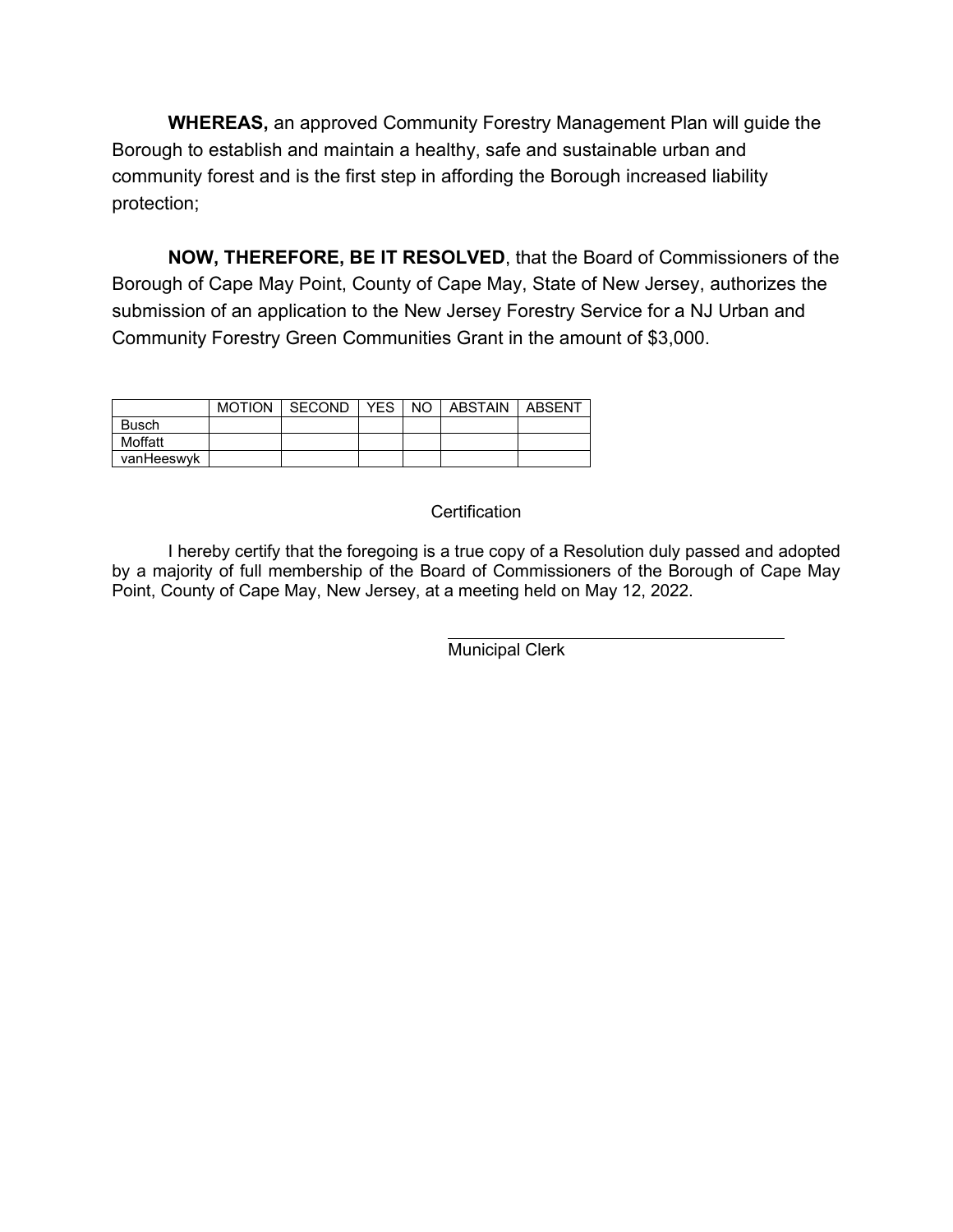### **RESOLUTION 63-22**

### **AUTHORIZING SPECIAL EVENT PERMIT FOR KERRY DURKAN BRAUN AND THE ALS ASSOCIATION – GREATER PHILADELPHIA**

**WHEREAS**, Kerry Durkan Braun, on behalf of The ALS Association – Greater Philadelphia, has applied for a Special Event Permits for the purpose of a having a charity bike ride on Saturday, June 11, 2022, with a section of the route traveling through the Borough, roughly between 10:30 am and 2:00 pm; and

**WHEREAS**, the applicant has supplied all documentation required under Ordinance No. 551-08, including the requisite Certificate of Insurance, and has further pledged to comply with all applicable rules and regulations pertaining to the conduct of said Special Event.

**NOW, THEREFORE, BE IT RESOLVED** by the Board of Commissioners of the Borough of Cape May Point, County of Cape May, New Jersey that the Borough Clerk is hereby authorized to issue Special Event Permit to Kerry Durkan Braun and the ALS Association – Greater Philadelphia for a bike ride on Saturday, June 11, 2022 on Borough streets between 10:30 am and 2:00 pm.

|              | MOTION SECOND | YES I | NO. | ABSTAIN | ABSENT |
|--------------|---------------|-------|-----|---------|--------|
| <b>Busch</b> |               |       |     |         |        |
| Moffatt      |               |       |     |         |        |
| vanHeeswyk   |               |       |     |         |        |

I hereby certify that the foregoing is a true copy of a Resolution duly passed and adopted by a majority of full membership of the Board of Commissioners of the Borough of Cape May Point, County of Cape May, New Jersey, at a meeting held on May 12, 2022.

Municipal Clerk

\_\_\_\_\_\_\_\_\_\_\_\_\_\_\_\_\_\_\_\_\_\_\_\_\_\_\_\_\_\_\_\_\_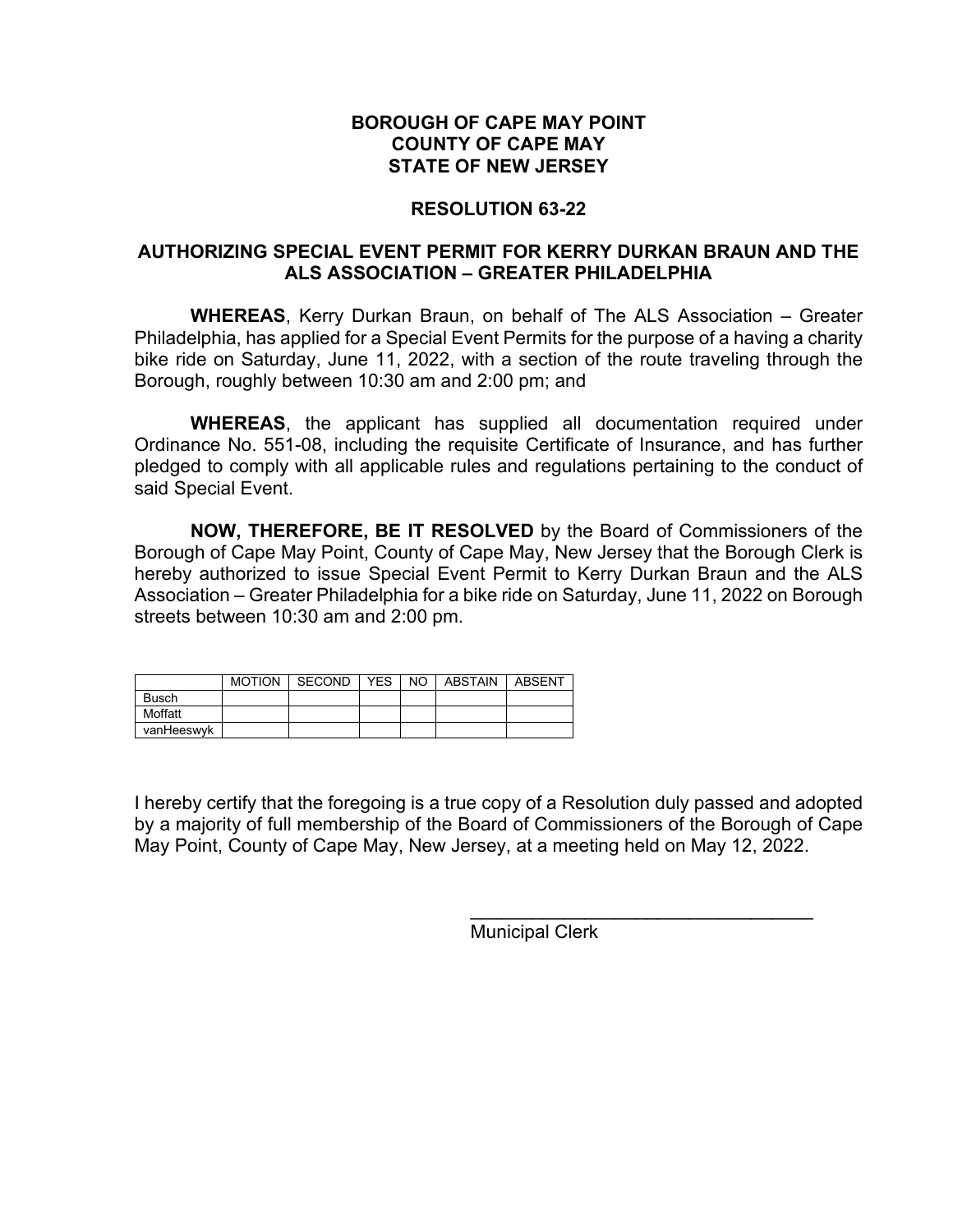### **RESOLUTION 64-22**

### **AUTHORIZING SPECIAL EVENT PERMIT FOR CHRISTOPHER HEWITT**

**WHEREAS**, Christopher Hewitt has applied for a Special Event Permits for a wedding on St. Pete's Beach on Saturday, September 24, 2022 from 1:30 pm to 5:30 pm; and

**WHEREAS**, the applicant has supplied all documentation required under Ordinance No. 551-08, including the requisite Certificate of Insurance, and has further pledged to comply with all applicable rules and regulations pertaining to the conduct of said Special Event.

**NOW, THEREFORE, BE IT RESOLVED** by the Board of Commissioners of the Borough of Cape May Point, County of Cape May, New Jersey that the Borough Clerk is hereby authorized to issue Special Event Permits to Christopher Hewitt for a wedding on Saturday, September 24<sup>th</sup> from 1:30 pm to 5:30 pm on St. Pete's Beach.

|              | <b>MOTION</b> | SECOND | YES. | NO. | ABSTAIN | <b>ABSENT</b> |
|--------------|---------------|--------|------|-----|---------|---------------|
| <b>Busch</b> |               |        |      |     |         |               |
| Moffatt      |               |        |      |     |         |               |
| vanHeeswyk   |               |        |      |     |         |               |

I hereby certify that the foregoing is a true copy of a Resolution duly passed and adopted by a majority of full membership of the Board of Commissioners of the Borough of Cape May Point, County of Cape May, New Jersey, at a meeting held on May 12, 2022.

Municipal Clerk

\_\_\_\_\_\_\_\_\_\_\_\_\_\_\_\_\_\_\_\_\_\_\_\_\_\_\_\_\_\_\_\_\_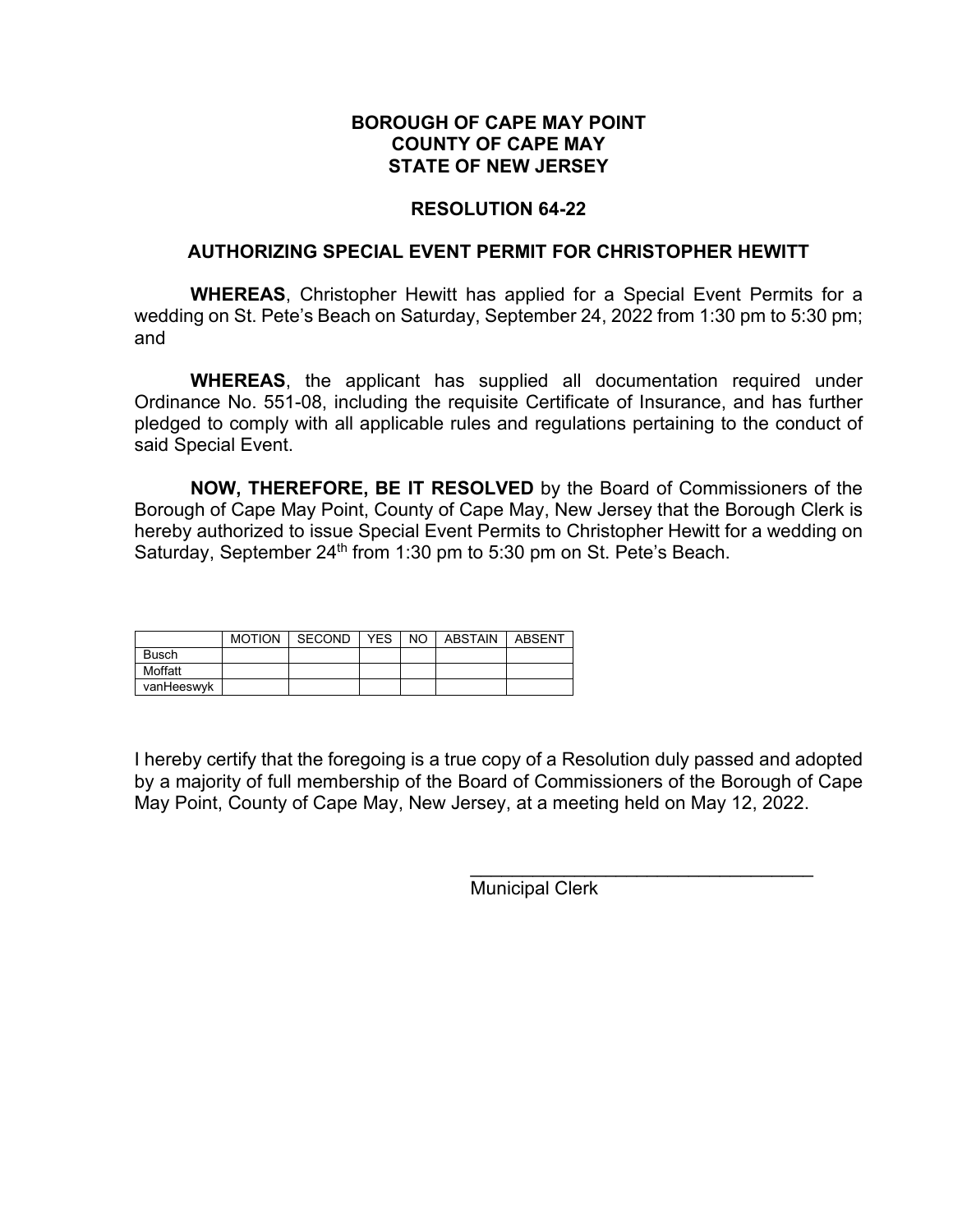### **RESOLUTION 65-22**

### **APPROVAL OF BILL LIST**

**WHEREAS**, the Borough of Cape May Point has received certain claims against it by way of voucher, which have been duly reviewed by the Board of Commissioners.

**NOW THEREFORE BE IT RESOLVED**, by the Board of Commissioners of the Borough of Cape May Point, County of Cape May, State of New Jersey that the attached claims are hereby approved for payment in the total amount of \$446,249.80.

|              | <b>MOTION</b> | SECOND | <b>YES</b> | NO ABSTAIN | ABSENT |
|--------------|---------------|--------|------------|------------|--------|
| <b>Busch</b> |               |        |            |            |        |
| Moffatt      |               |        |            |            |        |
| vanHeeswyk   |               |        |            |            |        |

I hereby certify that the foregoing is a true copy of a Resolution duly passed and adopted by a majority of full membership of the Board of Commissioners of the Borough of Cape May Point, County of Cape May, New Jersey, at a meeting held on May 12, 2022.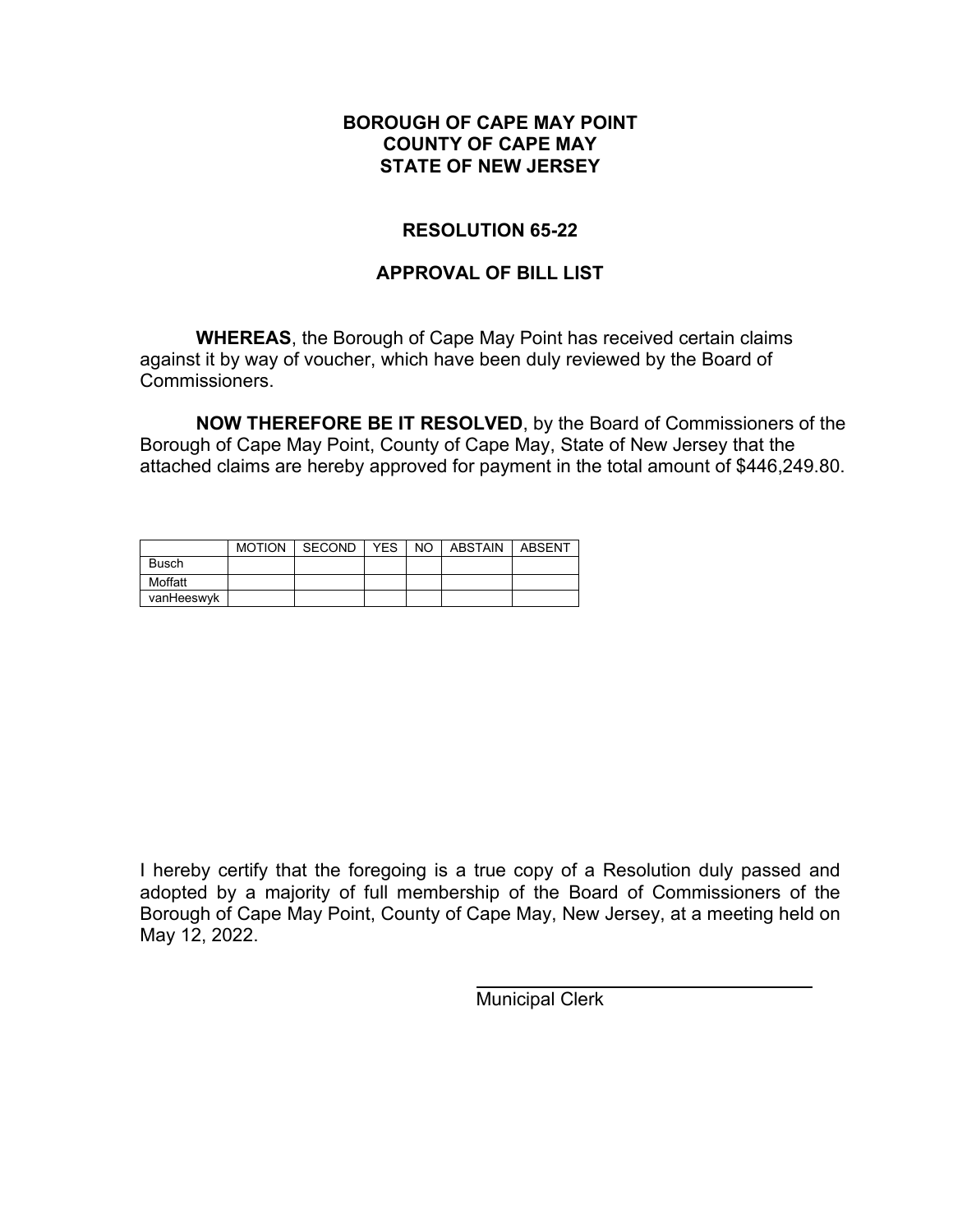May 10, 2022<br>12:33 PM

# BOROUGH OF CAPE MAY POINT<br>Check Register By Check Id

| Range of Checking Accts: OTHER to OTHER<br>Report Type: All Checks                                           |                                     | Range of Check Ids: 16702 to 16729<br>Report Format: Condensed<br>Check Type: Computer: Y Manual: Y Dir Deposit: Y |  |
|--------------------------------------------------------------------------------------------------------------|-------------------------------------|--------------------------------------------------------------------------------------------------------------------|--|
| Check # Check Date Vendor<br>PO #<br>Description                                                             | Amount Paid                         | Reconciled/Void Ref Num<br>Contract                                                                                |  |
| 16702 05/12/22 ACCES005 ACCESSREC<br>22-00209 BEACH MATS                                                     | 7,770.93                            | 1869                                                                                                               |  |
| 16703 05/12/22 ARBOROOS ARBORCARE HORTICULTURAL SERV<br>22-00183 MANAGEMENT PLAN                             | 96.00                               | 1869                                                                                                               |  |
| 16704 05/12/22 CAP03 CAPE MAY STAR & WAVE<br>22-00213 LEGAL ADVERTISING                                      | 67.50                               | 1869                                                                                                               |  |
| 16705 05/12/22 CAP14 CAPE MAY COUNTY MUA<br>22-00201 WASTEWATER MANAGEMENT                                   | 23,509.00                           | 1869                                                                                                               |  |
| 16706 05/12/22 CAP31 CAPE MINING & RECYCLING LLC<br>22-00206 STUMPS/TREE PARTS<br>22-00212 STUMPS/TREE PARTS | 506.20<br>21.90<br>528.10           | 1869                                                                                                               |  |
| 16707 05/12/22 CAS01<br>CASA PAYROLL SERVICE<br>22-00211 PAYROLL                                             | 256.00                              | 1869                                                                                                               |  |
| 16708 05/12/22 CAT02<br>CATARINA SUPPLY INC.<br>22-00192 SUPPLIES                                            | 5,321.94                            | 1869                                                                                                               |  |
| 16709 05/12/22 CIT02 CITY OF CAPE MAY<br>22-00205 1ST QU 2022 EMS SERV                                       | 7,648.04                            | 1869                                                                                                               |  |
| 16710 05/12/22 COPIE005 COPIERS PLUS<br>22-00208 COPY MAINTENANCE                                            | 46.12                               | 1869                                                                                                               |  |
| 16711 05/12/22 COU02 COURT HOUSE OFFICE SUPPLIES<br>22-00188 OFFICE SUPPLIES<br>22-00247 OFFICE SUPPLIES     | 722.80<br>99.90<br>822.70           | 1869                                                                                                               |  |
| 16712 05/12/22 COU03<br>COUNTY OF CAPE MAY<br>22-00210 MARCH 2022 FUEL<br>22-00216 2ND QUARTER TAXES         | 511.03<br>363,880.46<br>364, 391.49 | 1869                                                                                                               |  |
| 16713 05/12/22 DOCUV005 VAULT SOLUTIONS, LLC<br>22-00229 SHREDDING                                           | 41.95                               | 1869                                                                                                               |  |
| 16714 05/12/22 DUSTI005 DUSTIN WELCH<br>22-00207 CONSULTATIONS                                               | 317.00                              | 1869                                                                                                               |  |
| 16715 05/12/22 FOR01<br>FORD SCOTT AND ASSOCIATES, LLC<br>22-00231 AUDIT SERVICES                            | 9,000.00                            | 1869                                                                                                               |  |
| 16716 05/12/22 GENER010 GENERAL CODE<br>22-00196 CODE ANALYSIS                                               | 2,676.00                            | 1869                                                                                                               |  |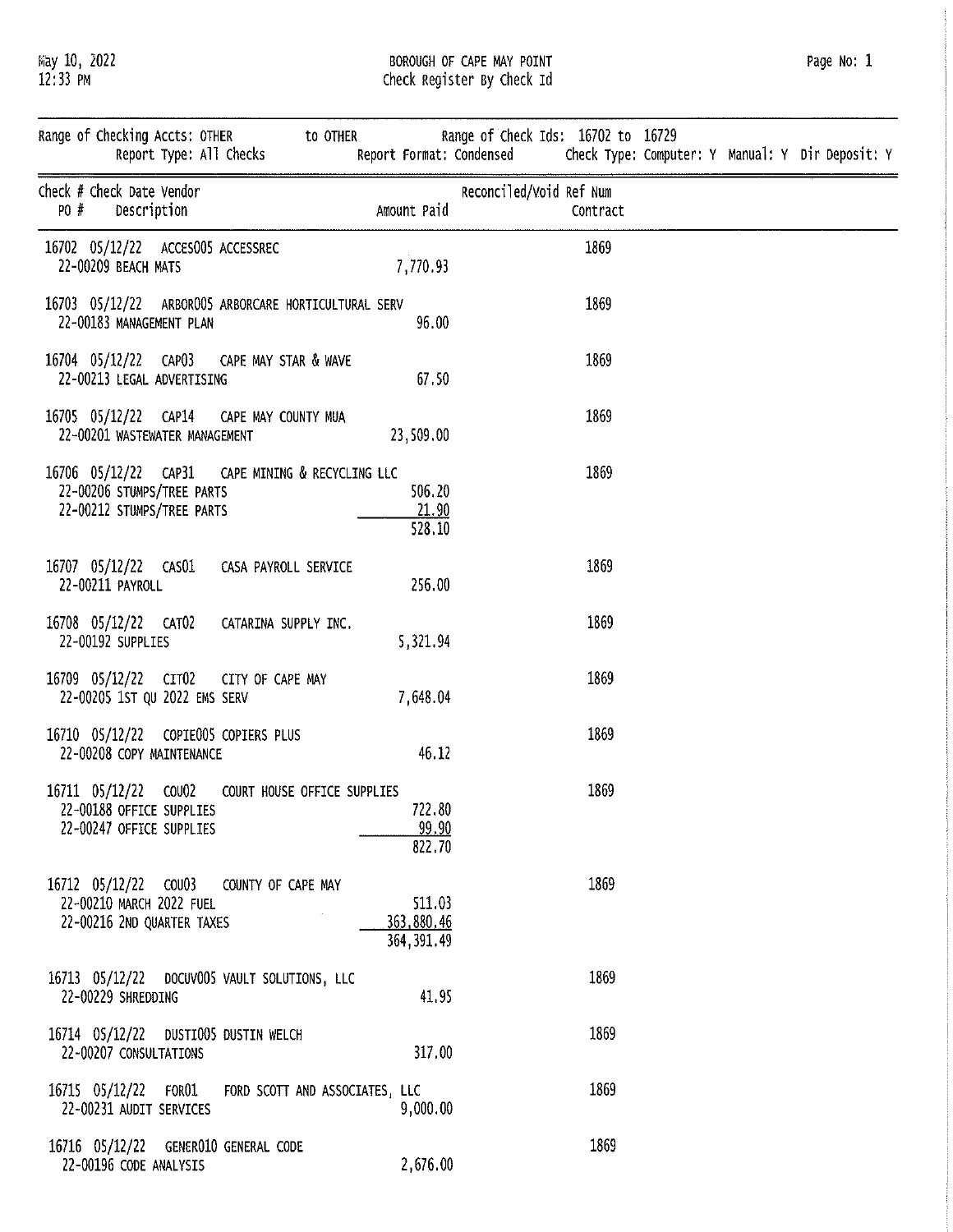$\hat{\mathcal{A}}$ 

| Check # Check Date Vendor<br>PO#<br>Description     |                                                                                            | Amount Paid                              | Reconciled/Void Ref Num<br>Contract                       |  |
|-----------------------------------------------------|--------------------------------------------------------------------------------------------|------------------------------------------|-----------------------------------------------------------|--|
| 22-00219 TRASH/RECYCLING                            | 16717 05/12/22 GOLDMO05 GOLD MEDAL ENVIRONMENTAL                                           | 5, 283, 33                               | 1869                                                      |  |
| 22-00228 CONSULTING APRIL 2022                      | 16718 05/12/22 GRRO1 GRR CONSULTING SERVICES LLC                                           | 3,637.50                                 | 1869                                                      |  |
| 16719 05/12/22 JAC01<br>22-00204 CLEANING           | J & A CLEANING SERVICE                                                                     | 300.00                                   | 1869                                                      |  |
| 16720 05/12/22 LAW01<br>22-00178 PARKS              | LAWN DOCTOR OF S. CAPE MAY CO                                                              | 850.00                                   | 1869                                                      |  |
| 16721 05/12/22 LOW01<br>22-00226 STATEMENT          | LOWE'S                                                                                     | 966.79                                   | 1869                                                      |  |
| 16722 05/12/22 MIT02<br>22-00202 ANNUAL MAINTENANCE | MITCHELL HUMPHREY & CO.                                                                    | 1,590.00                                 | 1869                                                      |  |
| 22-00248 DOG REPORT FEB - APRIL                     | 16723 05/12/22 NJD05 NJ DEPT OF HEALTH & SENIOR SER                                        | 4.60                                     | 1869                                                      |  |
| 16724 05/12/22 RIO01<br>22-00214 METER 5/8 X 3/4    | RIO SUPPLY, INC                                                                            | 5.820.00                                 | 1869                                                      |  |
| 16725 05/12/22 STA08<br>22-00220 HEALTH BENEFITS    | STATE OF NEW JERSEY                                                                        | 2.489.99                                 | 1869                                                      |  |
| 22-00187 2022 1ST QU MARRIAGE                       | 16726 05/12/22 TRE07 TREASURER, STATE OF NEW JERSEY                                        | 25.00                                    | 1869                                                      |  |
| 16727 05/12/22 USA01<br>22-00217 FLOAT SWITCH       | USA BLUE BOOK                                                                              | 2.439.81                                 | 1869                                                      |  |
| 22-00241 COPIER MAINTENANCE                         | 16728 05/12/22 USBANO05 US BANK EQUIPMENT FINANCE                                          | 310.00                                   | 1869                                                      |  |
| 16729 05/12/22<br>VER03<br>22-00218 CELL PHONE      | VERIZON WIRELESS                                                                           | 40.01                                    | 1869                                                      |  |
| Report Totals<br>Direct Deposit:                    | <u>Paid</u><br><u>Void</u><br>$\overline{28}$<br>Checks:<br>O<br>$\overline{28}$<br>Total: | Amount Paid<br>446,249.80<br>446, 249.80 | Amount Void<br>0.00<br>$\frac{0.00}{0.00}$<br><u>0.00</u> |  |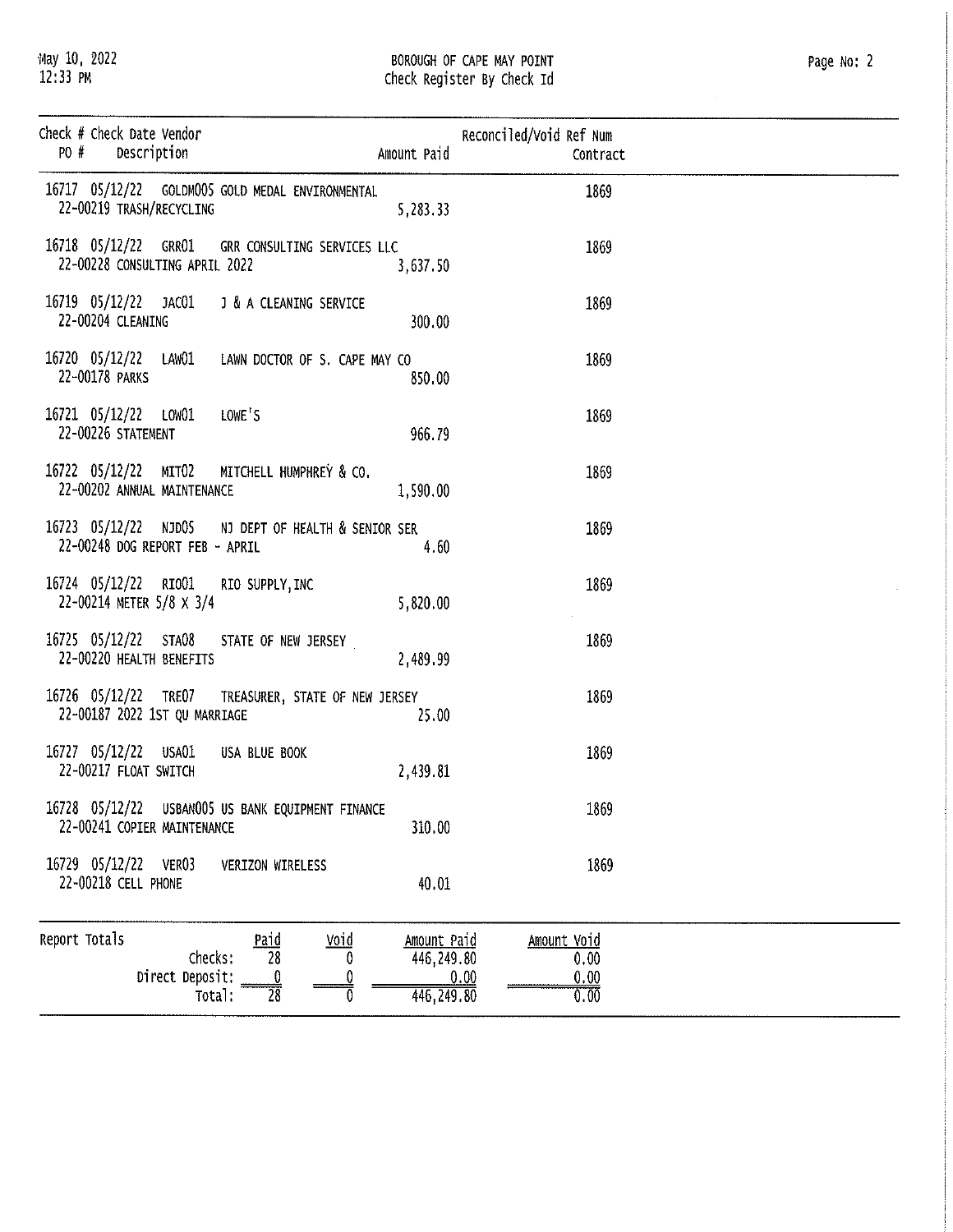May 10, 2022<br>12:33 PM

BOROUGH OF CAPE MAY POINT<br>Check Register By Check Id

Page No: 3

| Totals by Year-Fund<br>Fund Description | Fund                | Budget Total | Revenue Total | G/L Total | <b>Total</b> |  |
|-----------------------------------------|---------------------|--------------|---------------|-----------|--------------|--|
| <b>CURRENT</b>                          | $2 - 01$            | 409,159.05   | 0.00          | 0.00      | 409,159.05   |  |
|                                         | $2 - 05$            | 37,090.75    | 0.00          | 0.00      | 37,090.75    |  |
|                                         | Total Of All Funds: | 446,249.80   | 0.00          | 0.00      | 446,249.80   |  |

 $\sim 10$ 

 $\sim 10^7$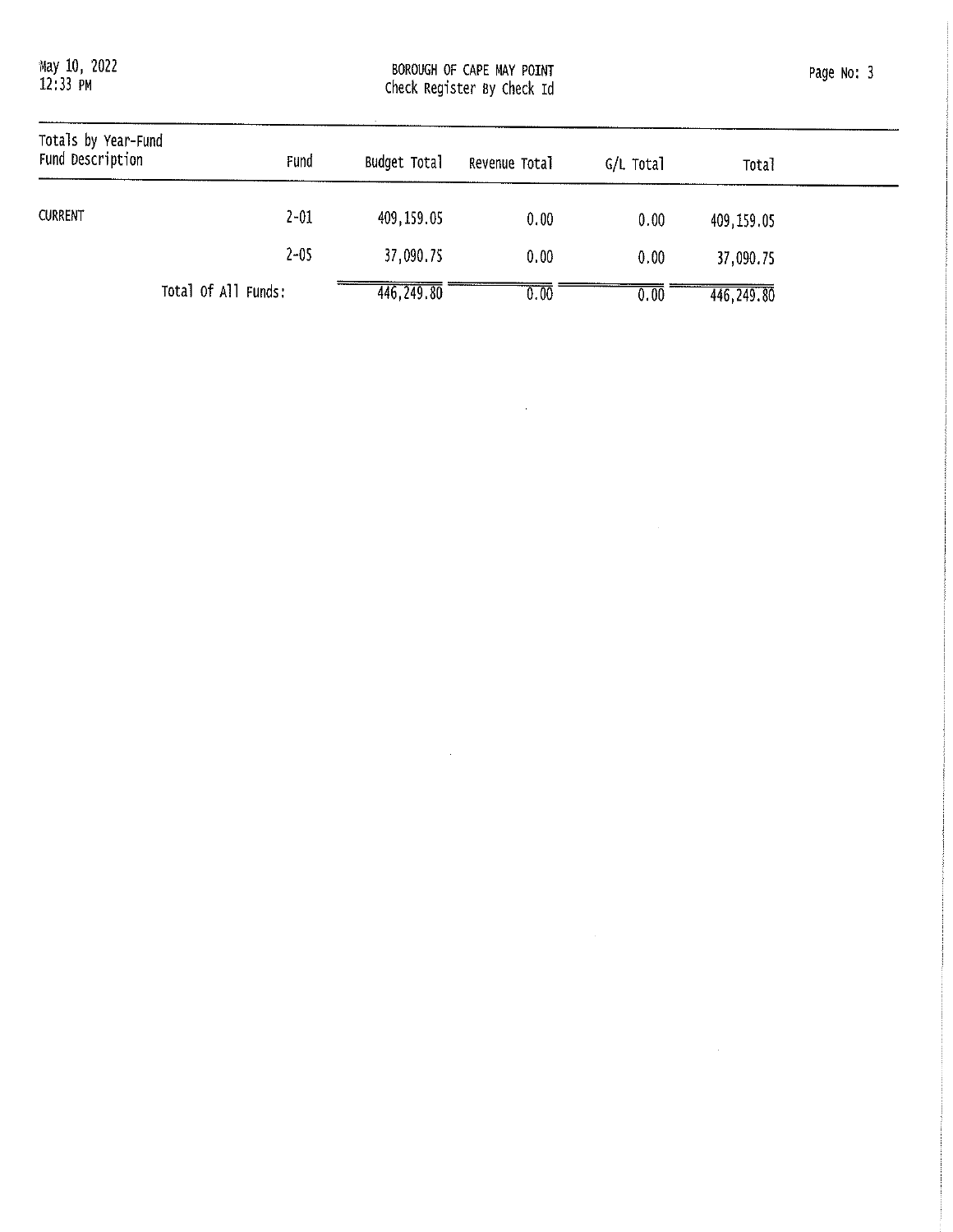### **RESOLUTION NO. 66-22**

### **AUTHORIZING EXECUTIVE/CLOSED SESSION IN ACCORDANCE WITH THE PROVISIONS OF THE OPEN PUBLIC MEETINGS ACT N.J.S.A. 10:4-12(b)**

**WHEREAS**, the Open Public Meetings Act (N.J.S.A. 10:4-6 et. seq.) requires all meetings of the Board of Commissioners of the Borough of Cape May Point to be held in public, except that N.J.S.A. 10:4-12(b) sets forth nine (9) types of matters that may lawfully be discussed in "Executive or Closed Session," i.e., without the public being permitted to attend; and

**WHEREAS**, the Board of Commissioners of the Borough of Cape May Point has determined that **THREE (3)** issues are permitted by N.J.S.A. 10:4-12(b) to be discussed without the public in attendance during the Executive or Closed Session to be held on **Thursday, May 12, 2022 at approximately 6:30 PM**.; and

**WHEREAS**, the nine (9) exceptions to public meetings set forth in N.J.S.A. 10:4- 12(b) are listed below, and next to each exception is a box within which the number of issues to be privately discussed that fall within that exception shall be written, and after each exception is a space where additional information that will disclose as much information about the discussion as possible without undermining the purpose of the exception shall be written:

 $\overline{a}$ 

 $\ddot{\phantom{a}}$ 

 **"(1) Any matter which, by express provision of Federal law, State statute or rule of court shall be rendered confidential or excluded from public discussion."** The legal citation to the provision(s) at issue is:

\_\_\_\_\_\_\_\_\_\_\_\_\_\_\_\_\_\_\_\_\_\_\_\_\_\_\_\_\_\_\_\_\_\_\_\_\_\_\_\_\_\_ and the nature of the matter, described as specifically as possible without undermining the need for confidentiality is

 **"(2) Any matter in which the release of information would impair a right to receive funds from the state or federal government."** The nature of the matter, described as specifically as possible without undermining the need for confidentiality is

 **"(3) Any material the disclosure of which constitutes an unwarranted invasion of individual privacy such as any records, data, reports, recommendations, or other personal material of any educational, training, social service, medical, health, custodial, child protection, rehabilitation, legal defense, welfare, housing, relocation, insurance and similar program or institution operated by a public body pertaining to any specific individual admitted to or served by such institution or program, including but not limited to information relative to the**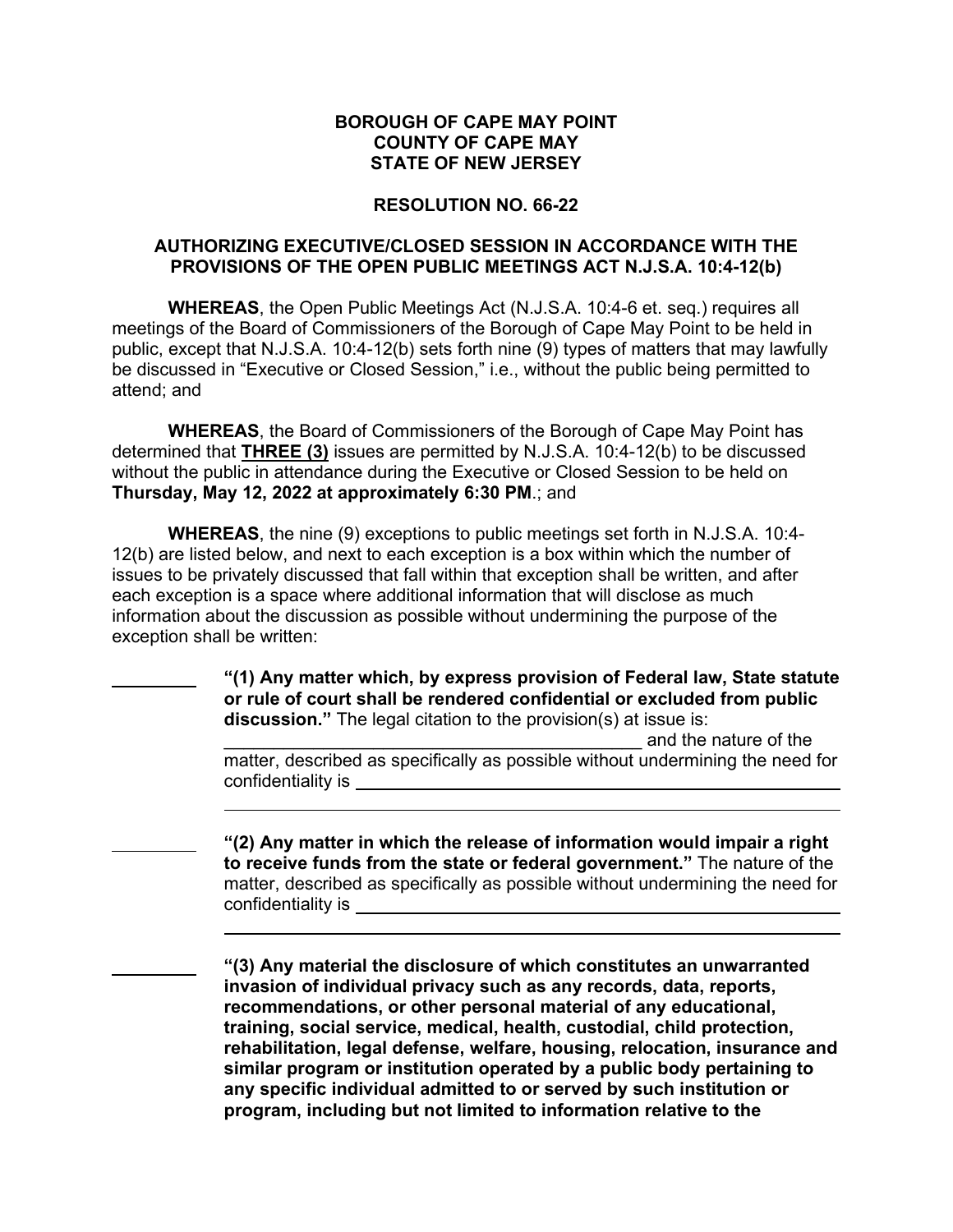**individual's personal and family circumstances, and any material pertaining to admission, discharge, treatment, progress or condition of any individual, unless the individual concerned (or, in the case of a minor or incompetent, his guardian) shall request in writing that the same be disclosed publicly."** The nature of the matter, described as specifically as possible without undermining the need for confidentiality is

 $\ddot{\phantom{a}}$  $\overline{a}$ 

 $\ddot{\phantom{a}}$ 

 $\ddot{\phantom{a}}$ 

 $\ddot{\phantom{a}}$ 

 **"(4) Any collective bargaining agreement, or the terms and conditions of which are proposed for inclusion in any collective bargaining agreement, including the negotiation of terms and conditions with employees or representatives of employees of the public body."** The collective bargaining contract(s) discussed are between the Borough and

 **"(5) Any matter involving the purchase, lease or acquisition of real property with public funds, the setting of bank rates or investment of public funds where it could adversely affect the public interest if discussion of such matters were disclosed."** The nature of the matter, described as specifically as possible without undermining the need for confidentiality is

 **"(6) Any tactics and techniques utilized in protecting the safety and property of the public provided that their disclosure could impair such protection. Any investigations of violations or possible violations of the law."** The nature of the matter, described as specifically as possible without undermining the need for confidentiality is

 X **"(7) Any pending or anticipated litigation or contract negotiation in which the public body is or may become a party. Any matters falling within the attorney-client privilege, to the extent that confidentiality is required in order for the attorney to exercise his ethical duties as a lawyer."** The parties to and docket numbers of each item of litigation and/or the parties to each contract discussed are A*ttorney-client Privilege and/or Contract Negotiation: Bequest to CMPTA; Pending OPRA Litigation Update; Fence Replacement on Borough Right of Way*

> **"(8) Any matter involving the employment, appointment, termination of employment, terms and conditions or employment, evaluation of the performance, promotion or disciplining of any specific prospective public officer or employee or current public officer or employee employed or appointed by the public body, unless all individual employees or appointees whose rights could be adversely affected request, in writing, that such matter or matters be discussed at a public meeting."** Subject to the balancing of the public's interest and the